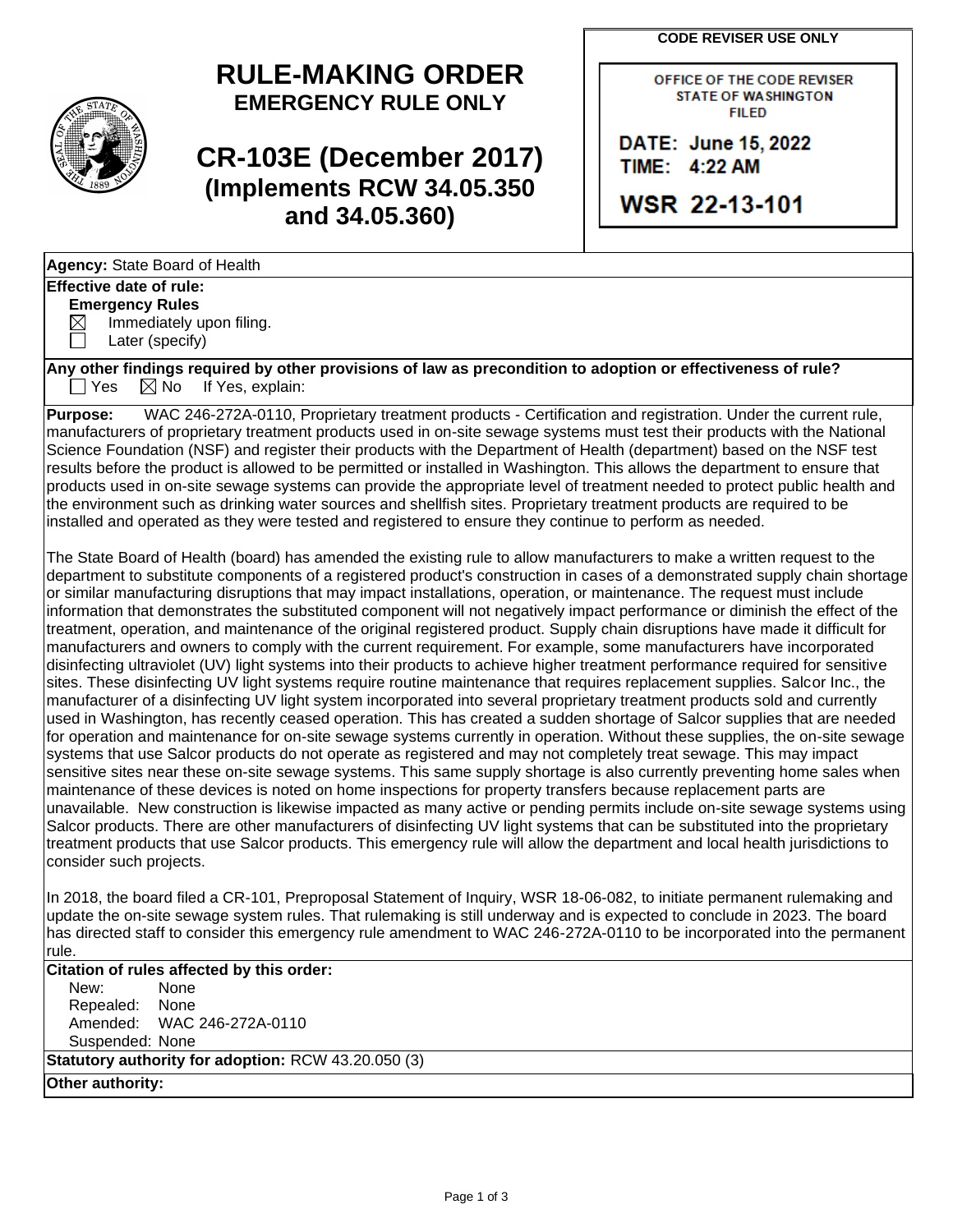#### **EMERGENCY RULE**

Under RCW 34.05.350 the agency for good cause finds:

- $\boxtimes$  That immediate adoption, amendment, or repeal of a rule is necessary for the preservation of the public health, safety, or general welfare, and that observing the time requirements of notice and opportunity to comment upon adoption of a permanent rule would be contrary to the public interest.
- $\Box$  That state or federal law or federal rule or a federal deadline for state receipt of federal funds requires immediate adoption of a rule.

**Reasons for this finding:** The board finds that in order to protect the public's health, safety, and welfare, it is necessary to adopt an emergency rule to amend WAC 246-272A-0110 to allow the department to consider written requests from manufacturers of proprietary treatment products for substitutes to proprietary treatment product components that will allow systems to continue to function properly without negatively impacting performance or diminish the effect of the treatment, operation or maintenance during supply chain shortages.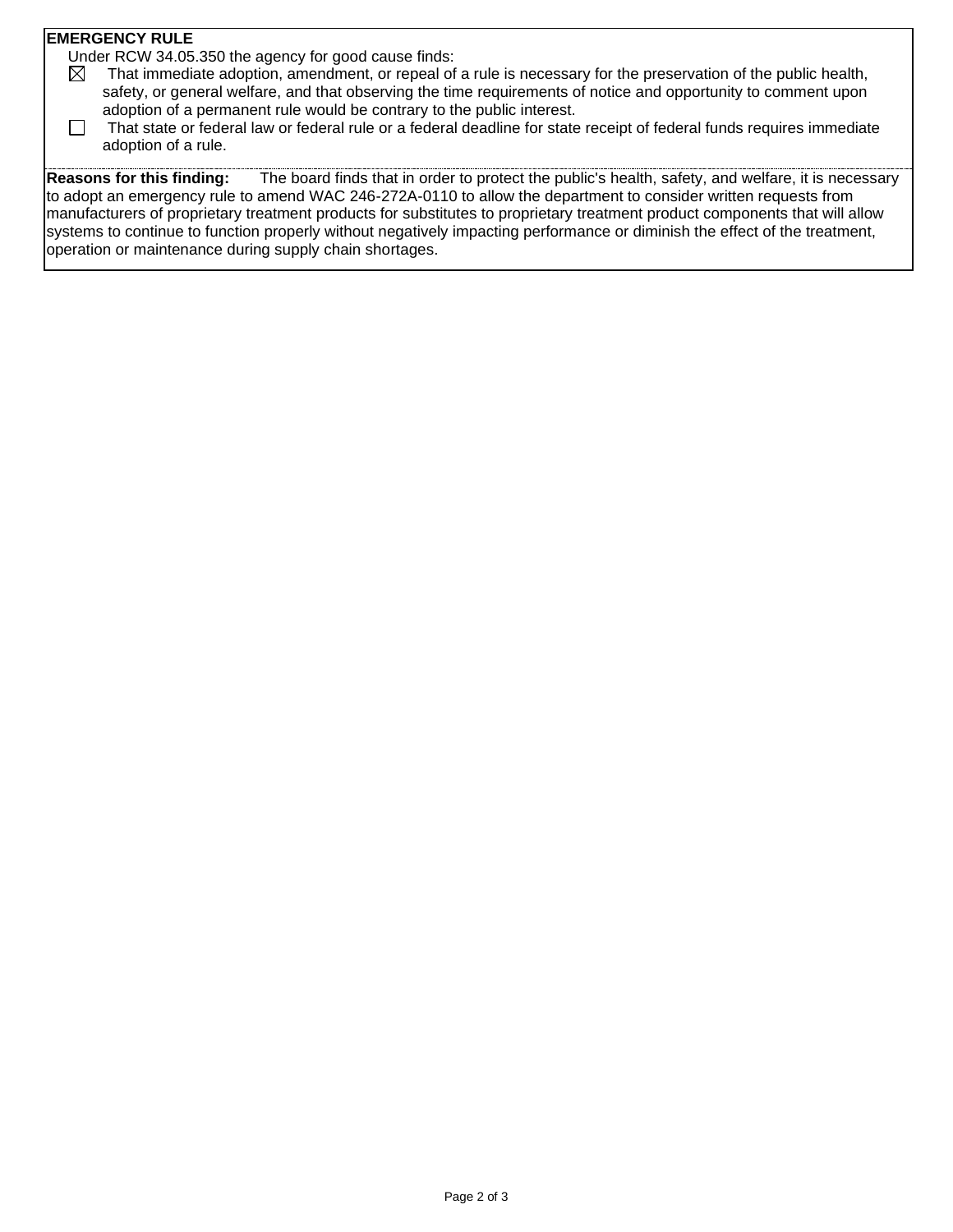| If any category is left blank, it will be calculated as zero.<br>Note:<br>No descriptive text.                                         |            |                 |         |                |          |                 |
|----------------------------------------------------------------------------------------------------------------------------------------|------------|-----------------|---------|----------------|----------|-----------------|
| Count by whole WAC sections only, from the WAC number through the history note.<br>A section may be counted in more than one category. |            |                 |         |                |          |                 |
| The number of sections adopted in order to comply with:                                                                                |            |                 |         |                |          |                 |
| Federal statute:                                                                                                                       | New        | $\overline{0}$  | Amended | $\overline{0}$ | Repealed | $\overline{0}$  |
| Federal rules or standards:                                                                                                            | <b>New</b> | 0               | Amended | $\overline{0}$ | Repealed | $\overline{0}$  |
| Recently enacted state statutes:                                                                                                       | <b>New</b> | $\underline{0}$ | Amended | $\pmb{0}$      | Repealed | $\underline{0}$ |
| The number of sections adopted at the request of a nongovernmental entity:                                                             |            |                 |         |                |          |                 |
|                                                                                                                                        | <b>New</b> | $\overline{0}$  | Amended | $\overline{0}$ | Repealed | $\overline{0}$  |
| The number of sections adopted on the agency's own initiative:                                                                         |            |                 |         |                |          |                 |
|                                                                                                                                        | <b>New</b> | $\overline{0}$  | Amended | $\perp$        | Repealed | $\underline{0}$ |
| The number of sections adopted in order to clarify, streamline, or reform agency procedures:                                           |            |                 |         |                |          |                 |
|                                                                                                                                        | <b>New</b> | $\mathbf 0$     | Amended | $\mathbf 0$    | Repealed | $\overline{0}$  |
| The number of sections adopted using:                                                                                                  |            |                 |         |                |          |                 |
| Negotiated rule making:                                                                                                                | New        | $\overline{0}$  | Amended | $\overline{0}$ | Repealed | $\overline{0}$  |
| Pilot rule making:                                                                                                                     | New        | $\overline{0}$  | Amended | $\overline{0}$ | Repealed | $\overline{0}$  |
| Other alternative rule making:                                                                                                         | <b>New</b> | 0               | Amended | $\overline{1}$ | Repealed | $\overline{0}$  |
| Date Adopted: 06/13/2022                                                                                                               |            | Signature:      |         |                |          |                 |
| Name: Michelle A. Davis                                                                                                                |            |                 |         |                |          |                 |
| <b>Title: Executive Director</b>                                                                                                       |            | Michelle Adavis |         |                |          |                 |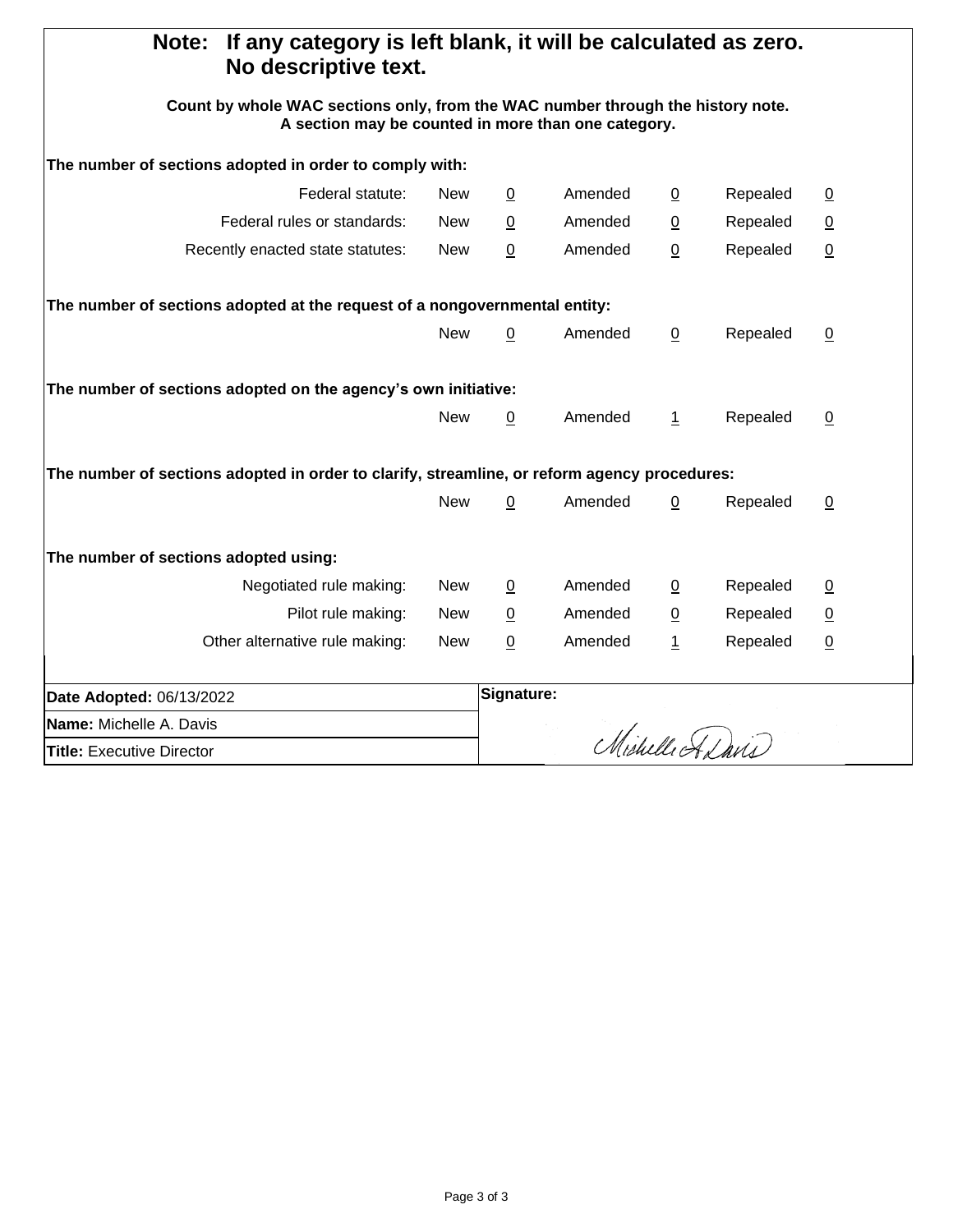AMENDATORY SECTION (Amending WSR 05-15-119, filed 7/18/05, effective 9/15/05)

**WAC 246-272A-0110 Proprietary treatment products—Certification**  and registration. (1) Manufacturers shall register their proprietary treatment products with the department before the local health officer may permit their use.

(2) To qualify for product registration, manufacturers desiring to sell or distribute proprietary treatment products in Washington state shall:

(a) Verify product performance through testing using the testing protocol established in Table I and register their product with the department using the process described in WAC 246-272-0120;

(b) Report test results of influent and effluent sampling obtained throughout the testing period (including normal and stress loading phases) for evaluation of constituent reduction according to Table II;

(c) Demonstrate product performance according to Table III. All ((thirty-day)) 30-day averages and geometric means obtained throughout the test period must meet the identified threshold values to qualify for registration at that threshold level; and

(d) For registration at levels A, B, and C verify bacteriological reduction according to WAC 246-272A-0130.

(3) Manufacturers verifying product performance through testing according to the following standards or protocols shall have product testing conducted by a testing facility accredited by ANSI:

(a) ANSI/NSF Standard 40—Residential Wastewater Treatment Systems;

(b) NSF Standard 41: Non-Liquid Saturated Treatment Systems;

(c) NSF Protocol P157 Electrical Incinerating Toilets - Health and Sanitation; or

(d) Protocol for bacteriological reduction described in WAC 246-272A-0130.

(4) Manufacturers verifying product performance through testing according to the following standards or protocols shall have product testing conducted by a testing facility meeting the requirements established by the Testing Organization and Verification Organization, consistent with the test protocol and plan:

(a) EPA/NSF—Protocol for the Verification of Wastewater Treatment Technologies; or

(b) EPA Environmental Technology Verification Program protocol for the Verification of Residential Wastewater Treatment Technologies for Nutrient Reduction.

(5) Treatment levels used in these rules are not intended to be applied as field compliance standards. Their intended use is for establishing treatment product performance in a product testing setting under established protocols by qualified testing entities.

(6) Manufacturers may make written request to the department to substitute components of a registered product's construction in cases of supply chain shortage or similar manufacturing disruptions that may impact installations, operation, or maintenance. The request must include information that demonstrates the substituted component will not negatively impact performance or diminish the effect of the treatment, operation, and maintenance of the original registered product.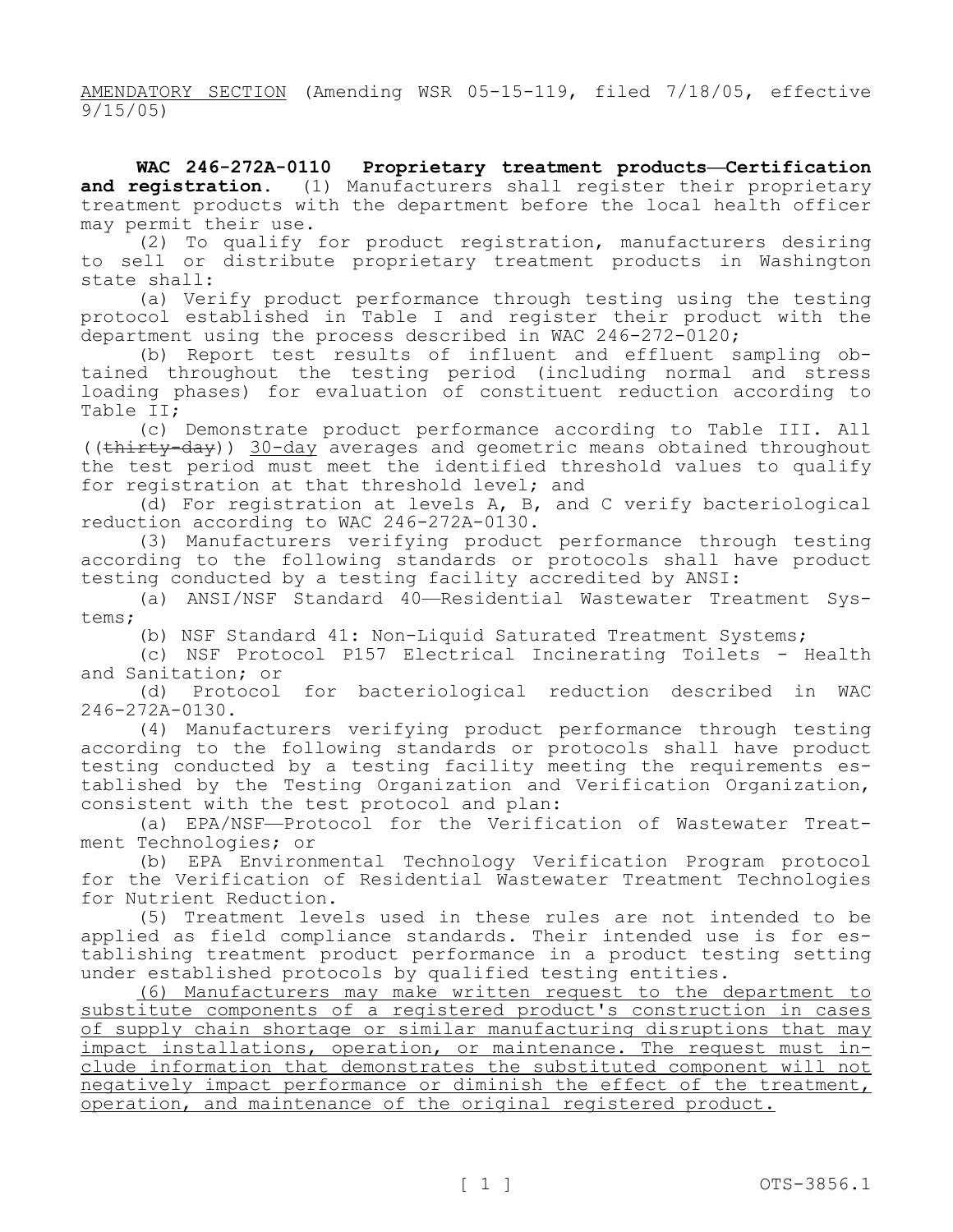| . .<br>u.<br>o<br>∍ |  |
|---------------------|--|
|---------------------|--|

| <b>Testing Requirements for Proprietary Treatment</b><br><b>Products</b>                                                                                                                    |                                                                                                                                                                                               |  |  |  |
|---------------------------------------------------------------------------------------------------------------------------------------------------------------------------------------------|-----------------------------------------------------------------------------------------------------------------------------------------------------------------------------------------------|--|--|--|
| <b>Treatment Component/</b><br><b>Sequence Category</b>                                                                                                                                     | <b>Required Testing</b><br><b>Protocol</b>                                                                                                                                                    |  |  |  |
| Category 1 Designed to<br>treat sewage with strength<br>typical of a residential<br>source when septic tank<br>effluent is anticipated to<br>be equal to or less than<br>treatment level E. | <b>ANSI/NSF 40-</b><br><b>Residential Wastewater</b><br><b>Treatment Systems</b><br>(protocols dated between)<br>July 1996 and the effective<br>date of these rules)                          |  |  |  |
| Category 2 Designed to<br>treat high-strength sewage<br>when septic tank effluent<br>is anticipated to be greater<br>than treatment level E.                                                | EPA/NSF Protocol for the<br>Verification of Wastewater<br>Treatment Technologies/<br><b>EPA Environmental</b><br>Technology Verification<br>(April 2001)                                      |  |  |  |
| (Such as at restaurants,<br>grocery stores, mini-marts,<br>group homes, medical<br>clinics, residences, etc.)                                                                               |                                                                                                                                                                                               |  |  |  |
| Category 3 Black water<br>component of residential<br>sewage (such as<br>composting and<br>incinerating toilets).                                                                           | NSF/ANSI Standard 41:<br>Non-Liquid Saturated<br><b>Treatment Systems</b><br>(September 1999)                                                                                                 |  |  |  |
|                                                                                                                                                                                             | NSF Protocol P157<br><b>Electrical Incinerating</b><br>Toilets - Health and<br>Sanitation (April 2000)                                                                                        |  |  |  |
| <b>Total Nitrogen Reduction</b><br>in Categories $1 \& 2$<br>(Above)                                                                                                                        | Protocol for the<br>Verification of Residential<br>Wastewater Treatment<br>Technologies for Nutrient<br>Reduction/EPA<br>Environmental Technology<br>Verification Program<br>(November, 2000) |  |  |  |

#### **TABLE II**

| <b>Test Results Reporting Requirements for Proprietary Treatment Products</b>                                                                                                             |                                                                                                                                                                                                                                                                                                                                                                                                                                                |                            |  |  |
|-------------------------------------------------------------------------------------------------------------------------------------------------------------------------------------------|------------------------------------------------------------------------------------------------------------------------------------------------------------------------------------------------------------------------------------------------------------------------------------------------------------------------------------------------------------------------------------------------------------------------------------------------|----------------------------|--|--|
| <b>Treatment Component/Sequence Category</b>                                                                                                                                              | <b>Testing Results Reported</b>                                                                                                                                                                                                                                                                                                                                                                                                                |                            |  |  |
| <b>Category 1</b> Designed to treat sewage with<br>strength typical of a residential source when<br>septic tank effluent is anticipated to be equal<br>to or less than treatment level E. | Report test results of influent and effluent sampling obtained throughout<br>the testing period for evaluation of constituent reduction for the<br>parameters: $CBOD5$ , and TSS:                                                                                                                                                                                                                                                              |                            |  |  |
|                                                                                                                                                                                           | $\Box$ Average                                                                                                                                                                                                                                                                                                                                                                                                                                 | $\Box$ Standard Deviation  |  |  |
|                                                                                                                                                                                           | $\Box$ Minimum                                                                                                                                                                                                                                                                                                                                                                                                                                 | $\Box$ Maximum             |  |  |
|                                                                                                                                                                                           | $\Box$ Median                                                                                                                                                                                                                                                                                                                                                                                                                                  | $\Box$ Interguartile Range |  |  |
|                                                                                                                                                                                           | $\Box$ 30-day Average (for each month)                                                                                                                                                                                                                                                                                                                                                                                                         |                            |  |  |
|                                                                                                                                                                                           | For bacteriological reduction performance, report fecal coliform test<br>results of influent and effluent sampling by geometric mean from samples<br>drawn within ((thirty-day)) 30-day or monthly calendar periods, obtained<br>from a minimum of three samples per week throughout the testing period.<br>See WAC 246-272A-0130.<br>Test report must also include the individual results of all samples drawn<br>throughout the test period. |                            |  |  |